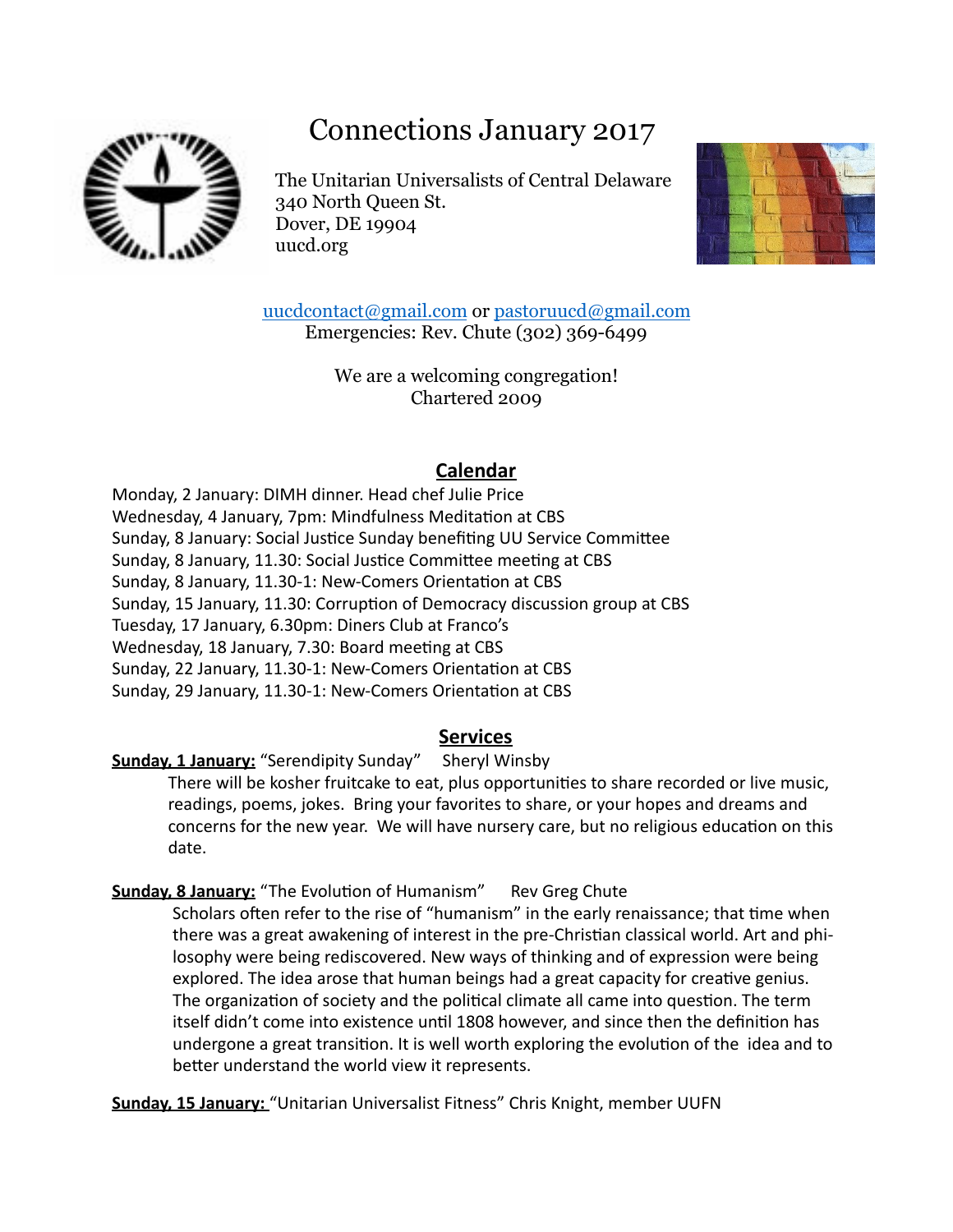Fitness is a resource that we can use to live our principles. What is it and how is it cultivated? Consistent with our faith, we are free to define fitness as we choose and decide the ways and extent to which we pursue it. In this service, we will explore a comprehensive definition of fitness that goes beyond the mainstream concepts of body image and peak athletic performance.

#### **Sunday, 22 January:** "Salvation by Character" Rev Greg Chute

James Freeman Clarke in 1886 identified five points of the Unitarian faith: "the fatherhood of God; the brotherhood of man; the leadership of Jesus; salvation by character; and the continuity of human development in all worlds, or the progress of mankind onwards and upwards forever." Each of these affirmations raise significant questions. One of the more beguiling might be: What does salvation by character mean?

#### **Sunday, 29 January:** "The Work" Rev Greg Chute

Wes Moore in his book *The Work* recounts his search for "a life that matters." He writes of finding "success' only to discover that it wasn't what he thought it would be, and then moving on. How often have you felt that way? How do we move on? How do we discern what it is we're actually seeking? How do we know if we found it? How do I find my life work?

#### **Wednesday Women**

Hello Delaware Unitarian-Universalists,

Wednesday Women is a group of women of all faiths who wear hijab on Wednesdays, starting with World Hijab Day on Wednesday, 1 February 2017, and continuing until the end of the Trump/Pence administration or until the administration makes an official public statement, backed with concrete action, disavowing all forms of religious discrimination. That means no registering Muslims, no surveilling mosques, no restricting travel or immigration based on religion--no religious discrimination in any form.

We do this to show support for our Muslim sisters and brothers who face persecution in this volatile time, and to show the world that Americans will not tolerate this. We invite you to join us. Please distribute this information to your congregation, and to any group or person you think might be supportive.

For more information, see our website: https://www.facebook.com/Wednesday-Women-1824262824491518/

Thank you. Wednesday Women

#### **Announcements**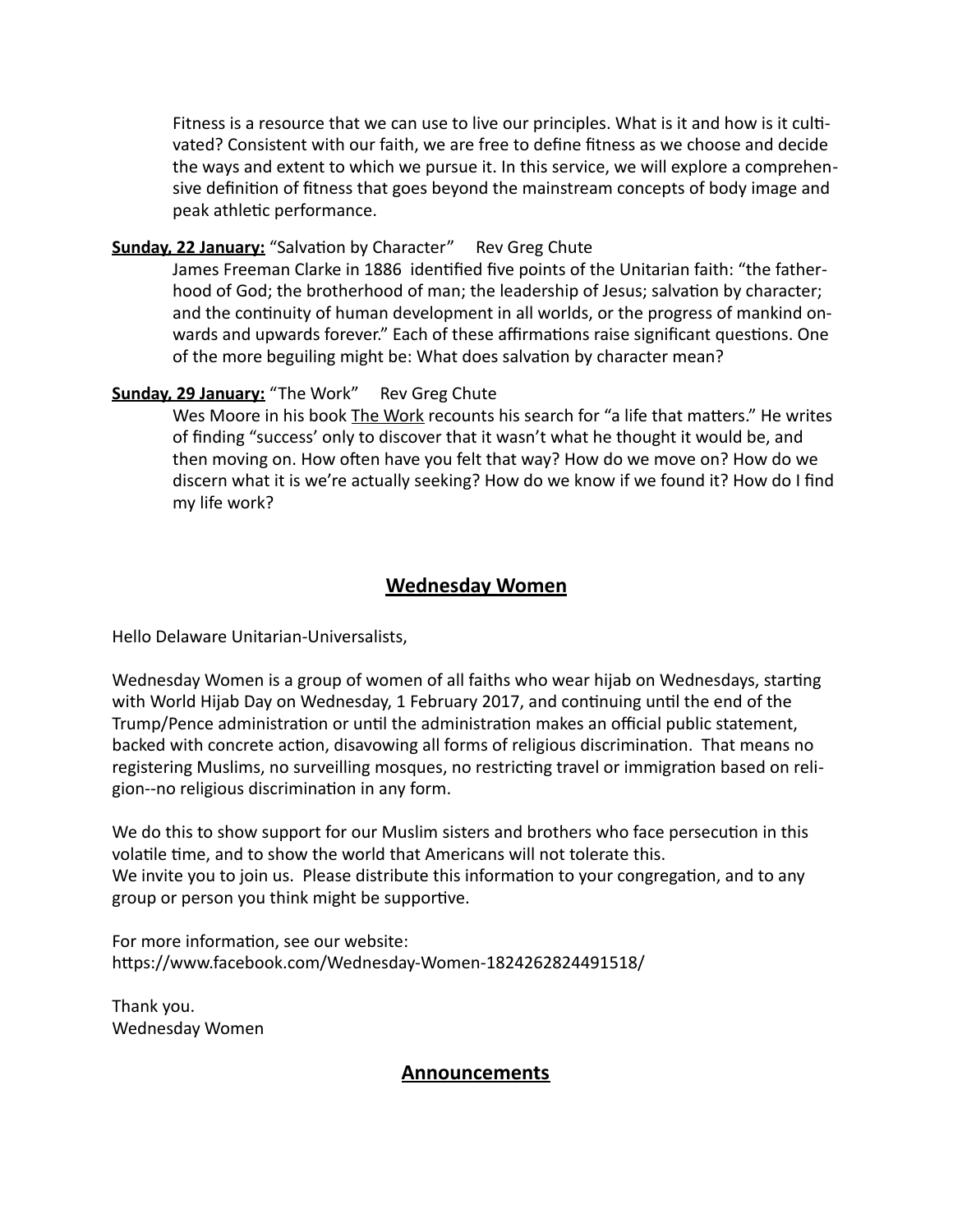- Anyone interested in attending the MILLION WOMAN MARCH in D.C. on January 21, please speak to or email Kerry McElwee [kcmcelwee@yahoo.com\)](mailto:kcmcelwee@yahoo.com) or Sara Russell ([srr1023@outlook.](mailto:srr1023@outlook.com)[com\)](mailto:srr1023@outlook.com). There is now a possibility that we can join another group to ride a bus to D.C. Details will be forthcoming as this event is organized. Please be prepared to do some walking as drop and pick points are always an unknown for such large events. Again let Kerry and Sara know if you are interested in attending this rally.
- The winner of the raffle for the very festive seasonal piece of Eldreth Pottery was Karen Veits of Smyrna. Karen has just begun attending UUCD so you can imagine her surprise when her name was drawn! The proceeds from the raffle with be credited towards our fund raising budget.
- Diners Club! We're back yet again. Last month 13 of us met at the Korean BBQ for a scrumptious gastronomic experience and a delightful evening out. This month we're meeting at Franco's Italian Eatery at the intersection of routes 10 & 1 in Dover. Be sure and let me know if you intend to attend so I can include you in our reservation. Everyone invited. See you then. Yuuuuum! - Greg
- We will be having our annual new-comers orientation meetings on January 8, 22 and 29 after coffee from 11:30 to 1:00 at CBS (Congregation Beth Shalom). These sessions are designed to share some information, to get acquainted, to explore what we are each looking for, to consider what Unitarianism & Universalism have to offer, and to consider how UUCD fits into our journeys. It is important to attend all three sessions in order to fully experience integrating into our UUCD community. There will be some materials distributed to read and to reflect upon. Please let me know if you intend to attend, and if you have any questions. Thanks. Enjoy - Greg
- Good Neighbor Groups: The Stewardship Committee and Fellowship Committee have recently gone through our data on members and friends and discovered some alarming information. Many people live quite near or adjacent to other UUCD folks but don't even know it. So we went through and identified four districts or expanded neighborhoods by zip code and have sent you all a list of people who live near you. The districts are North (19977 & some 19901), South (19934 & some 19901), West (19904 and one 19953), and FMM (Felton, Magnolia, Milford). Each district currently has 14 people, except for South which has 15. It's up to you what you might consider doing with that information. I know we already have a mothers group, a women's group (no men's group yet?), a bridge group, a covenant group, a diners club. This is an opportunity to augment that with some local connections (less commuting). Be creative. How might you like to engage with your neighbors? Enjoy - Greg

#### **Birthdays**

Presley Deskiewicz & Tes del Tufo(8), Alisha Smith (11), Alex Conall (13), Ryan Marsh (19)

## **The Corruption of Our Democracy discussion group**

Our monthly meeting to explore the Congregational Study/Action Issue (CSAI) "The Corruption of Our Democracy" is scheduled for January 15th after fellowship time. In December we viewed the video Legalize Democracy. This video provided an excellent historical review of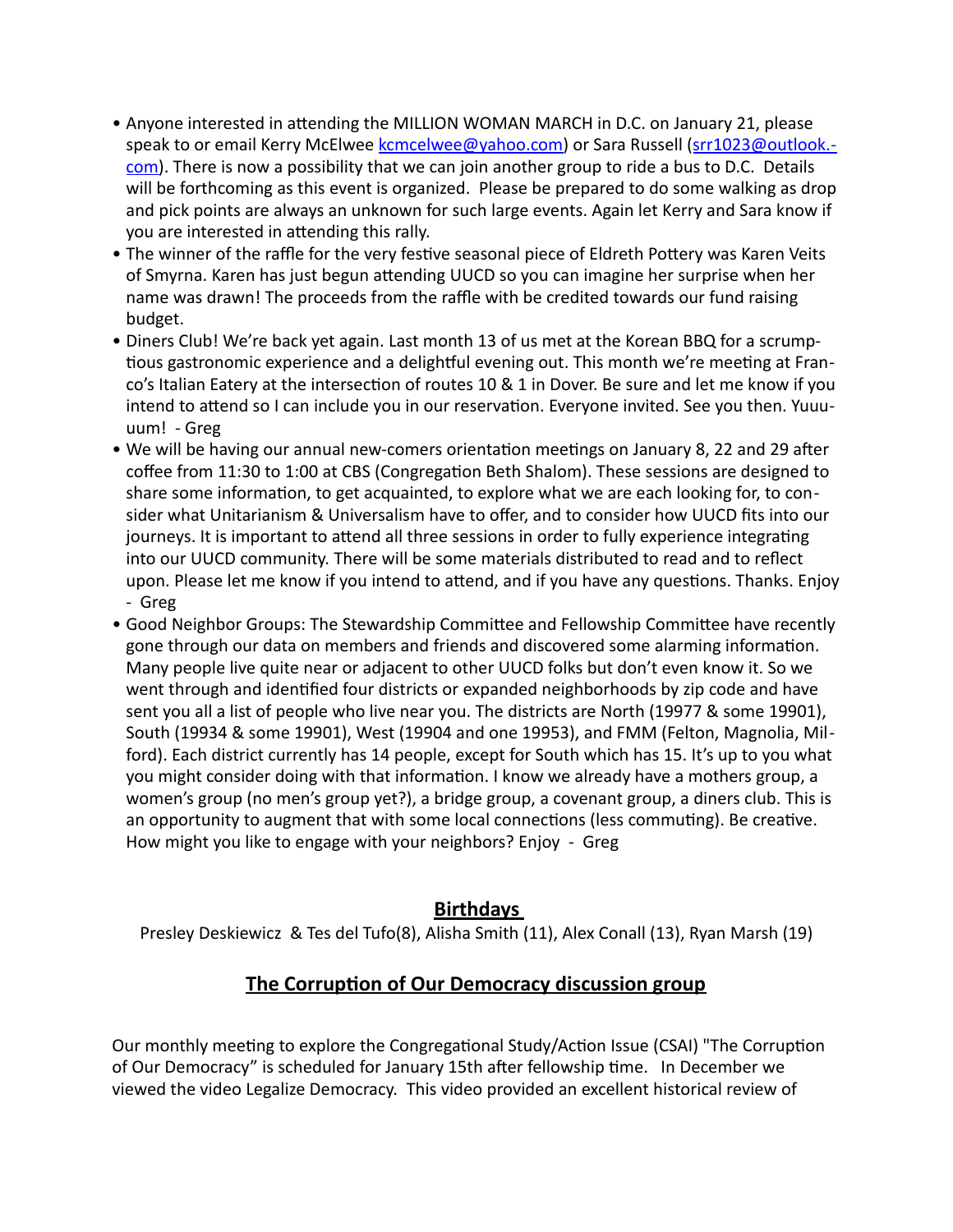court decisions determining rights of individuals and corporations. Three timelines were detailed: 1- the history of corporate influence on US Democracy, 2- the history of structural racism on US Democracy, and 3- the history of people's movements and US Democracy. In January, we will use the UUA readings and discussion guide to further explore the impacts of structural racism on our democracy.

*"Can democracy be more than an abstract ideal, when tens of millions of its citizens* feel alienated and marginalized by what have become the "normal" and *routine consequences of American racialization in daily life?"* ~ Manning Marable

#### **Sample Letter to Representatives**

Since the elections, many of us have been feeling disenfranchised and, well, pretty much beat up by the whole situation. This is a topic that the Social Justice committee has been exploring and we have have been discussing things that we can do as individuals as well as a congregation to help us feel a little better with what has happened. One of the things we can all do is contact out elected representatives in Washington and let them know that we're watching. Seeing as Donald Trump has been appointing some of the most divisive and unqualified people for his cabinet and many of those appointees must face hearings in the Senate, letters to Senators Carper and Coons could very well be the best start. Here is a letter I plan on sending to them that you may wish to borrow from.

Dear Mr. Senator,

I am writing you this letter in regards to the current state of affairs there in Washington with our President Elect and his appointments for his cabinet. As you are aware, all throughout the campaign, the President Elect put forth a litany of lies, rhetoric and vitriol that only served to divide this great nation with fear and hatred.

After the election results were announced and our nation witnessed a surge of hate crimes against the very groups Donald Trump's lies, rhetoric and vitriol where aimed at and intended to marginalize, he did nothing. The man who in a just a short amount of time will be sworn in as this nations next President didn't address the nation and condemn these deplorable acts that were being carried out in his name. What he has done however, is to announce appointments to his cabinet that, quite frankly, are just as divisive as his campaign rhetoric. An Education Secretary who believes that we should do away with public education and funnel the funds from public schools into private schools (most of which are faith based), a Secretary Of The Interior who wants to sell off national park lands to the highest bidder, and several other appointees with a history of making raciest statements and who have ties to white supremacist groups.

These divisions and policies are not good for our nation. They only serve those who only care about wealth and power and could very well be the death knell of the nation we love and our rights and freedoms.

And so I am asking that you stand opposed to the current batch of cabinet picks and send the message to the President Elect that the only acceptable choices are those who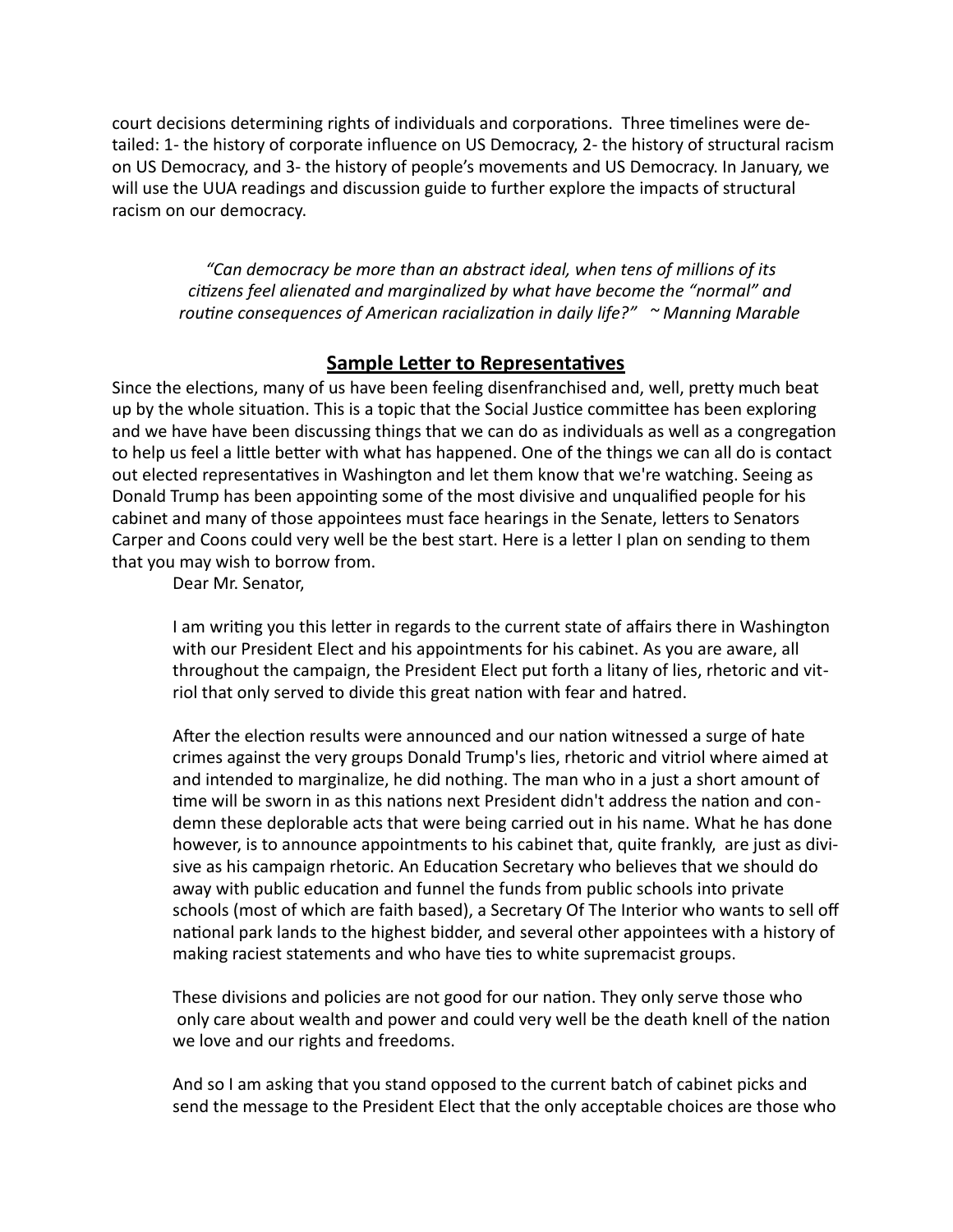are willing to work to ensure that we are ALL represented by his administration regardless of age, race, gender, gender identity, sexual orientation, religion, nation of origin, social standing or economic background.

Thank You, Ricky Shehorn

By the way, the addresses for our Senators are: Senator Thomas Carper **Busic Community** Senator Christopher Coons 513 Hart Senate Office Bld
Senate Office Bld
513 Hart Senate Office Bld
513 Hart Senate Office Bld
513 Hart Senate Office Bld
513 Hart Senate Office Bld
513 Hart Senate Office Bld
513 Hart Senate Office Bld
513 Hart Senate Washington, DC 20510 Washington, DC 20510



*Food for Thought*

 *Your success and happiness lies in you. Resolve to keep happy, and your joy and you shall form an invincible host against difficulties.*

- Helen Keller

I've been browsing the New Year Resolution (NYR) internet web pages out of curiosity. There is all kind of health, wealth and spiritual advice out there. There are 10 resolutions for a healthier you, 29 resolutions for a wealthier you, 100 resolutions on ways to improve your life, 15 resolutions on how to keep your resolutions, etc. There are online classes, gurus and consultants who will help you stick to it; and blogs galore with personal insights for success. 'Tis the season for resolution.

But I don't buy it. I learned long ago when I quit smoking that there is no actual barrier or boundary which distinguishes one day from another. There is no magical transformative moment, no auspicious date to quit smoking; or any special charm that exists between December 31 and January 1 that makes personal transformation less demanding or less difficult. Without a calendar or clock how could you ever tell one from the other? And it's not like we can in fact cast the old year behind us and start anew. Our habits and history come with us into the new day and the new year. So the notion of a NYR is anathema to me. The expectations inherent in any NYR are more often a formula for disappointment and discouragement than for success. I only ever kept one resolution anyway: to make no more resolutions. That has worked well for me.

Because I only finally quit smoking when we started a family (May 27, 1975). That moment was momentous. Everything changed. I didn't just decide/resolve to quit. My whole identity, my priorities and perspective changed. There is a significant difference in that kind of transformation.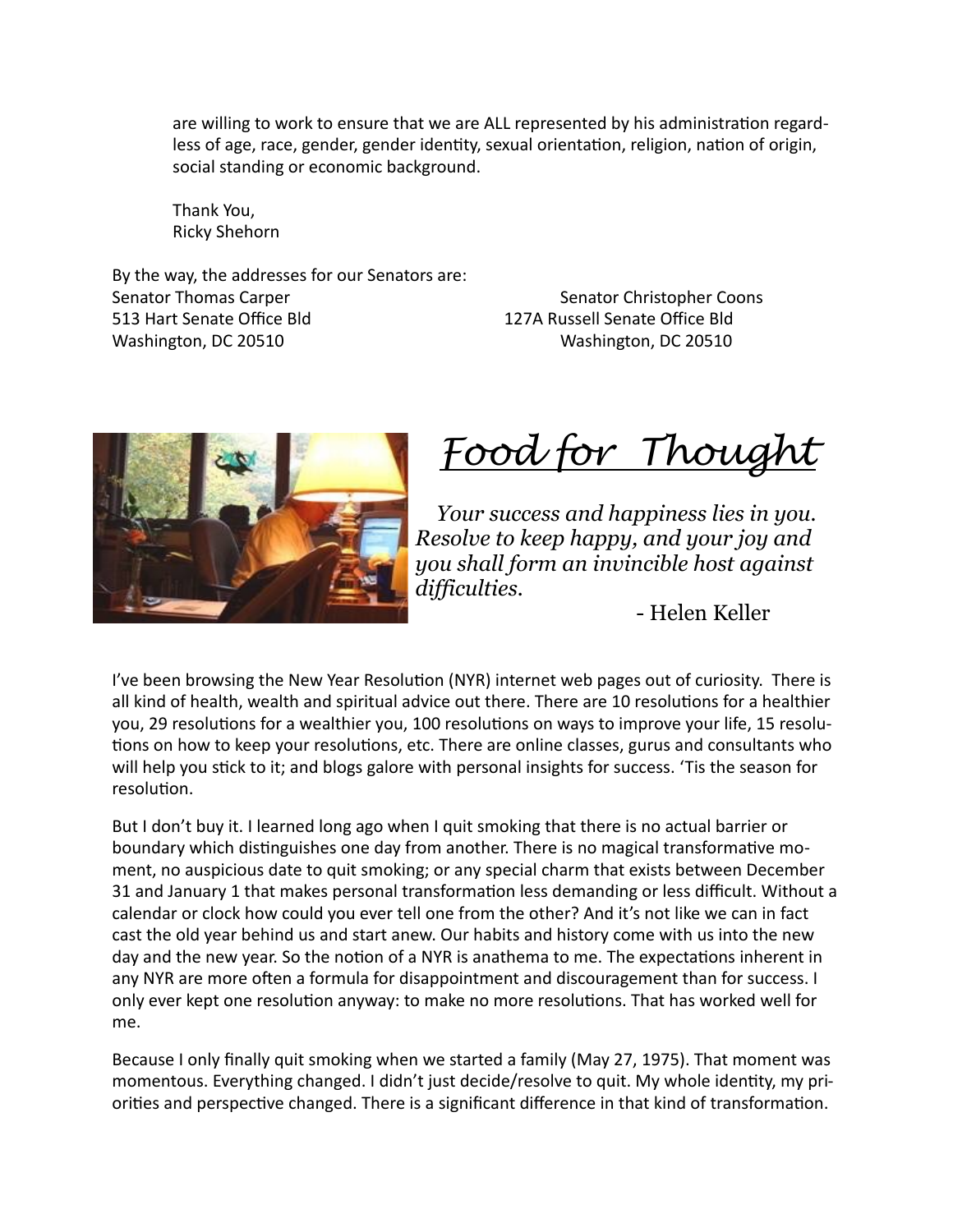It's not a matter of will, resolve or even of choice. I've been told it is often similar with addicts of any kind. Kicking any habit is more a process of becoming a different kind of person. It often involves a critical or quantum shift; and I should imagine that taking on new habits is similarly a process of becoming a different kind of person rather than choosing to act differently. It can happen at the end of May or the beginning of July or the middle of April. One day is pretty much the same as any other day, except for what we do with it.

That's why I like the quote from Helen Keller. In classic Buddhist fashion she suggests that we are in control of our own sense of self. We can define how we see ourselves and how we see the world. Is it a dark place, or a place full of light and grace? Do I laugh and sing and dance, or do I mope around? Am I afraid or intrigued? Ms. Keller strikes me as someone who speaks from experience. She certainly could have been a different kind of person than she became. I imagine it required great strength of character to overcome her host of difficulties; not just willpower.

So as this season of NYR's comes around I am once again resolved not to make any. Instead I will continue to embrace each day with wonder and awe and curiosity. As I write this, January 2017 is right around the corner; full of 31 days (and nights). I have great expectations and wonder what January 13th will be like. It's a Friday.

## Enjoy - *Greg*

 *Once I knew only darkness and stillness... my life was without past or future... but a little word from the fingers of another fell into my hand that clutched at emptiness, and my heart leaped to the rapture of living*. - Helen Keller

> Please enjoy these photos from Wayne Kling.